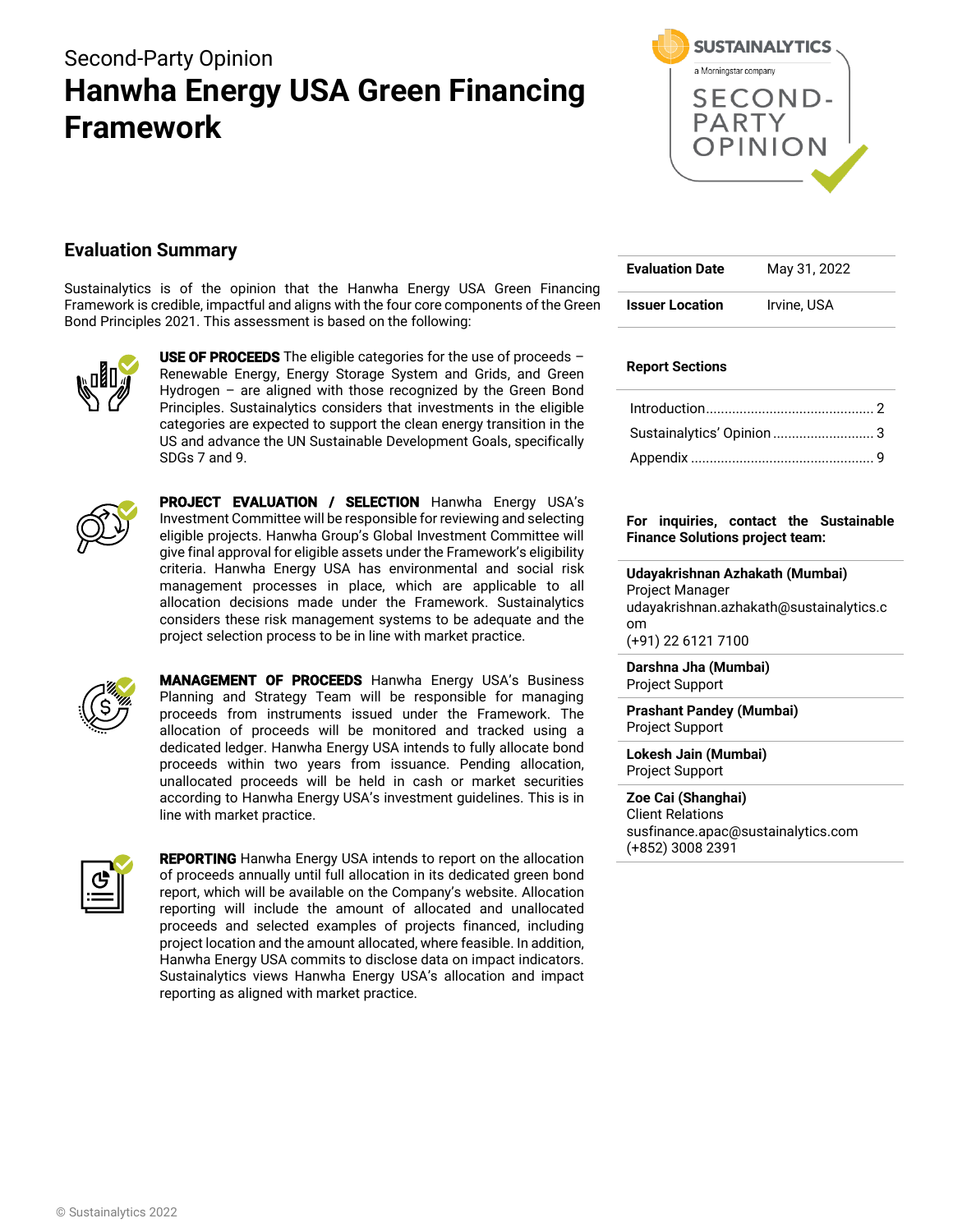

## <span id="page-1-0"></span>**Introduction**

Hanwha Energy USA Holdings Corporation ("Hanwha Energy USA" or the "Company") is a solar project development company affiliated with the Hanwha Group, which is a South Korea-based conglomerate operating in the chemical, aerospace, mechatronics, solar energy and finance sectors. Hanwha Energy USA was established in 2013 and is headquartered in Irvine, USA.

Hanwha Energy USA has developed the Hanwha Energy USA Green Financing Framework (the "Framework") under which it intends to issue green bonds and use the proceeds to finance and refinance, in whole or in part, existing and future projects aimed at supporting the clean energy transition in the US and advancing Hanwha Energy USA's sustainability strategy. The Framework defines eligibility criteria in three areas:

- 1. Renewable Energy
- 2. Energy Storage System and Grids
- 3. Green Hydrogen

A list of eligible projects and projected allocations for the 2022 green bond issuance is provided in Appendix 1.

Hanwha Energy USA engaged Sustainalytics to review the Hanwha Energy USA Green Financing Framework, dated May 2022, and provide a Second-Party Opinion on the Framework's environmental credentials and its alignment with the Green Bond Principles 2021 (GBP). <sup>1</sup> The Framework has been published in a separate document. <sup>2</sup> The Framework updates and replaces Hanwha Energy USA's 2019 Green Bond Framework, for which Sustainalytics provided a second-party opinion in July 2019.<sup>3</sup>

#### **Scope of work and limitations of Sustainalytics' Second-Party Opinion**

Sustainalytics' Second-Party Opinion reflects Sustainalytics' independent<sup>4</sup> opinion on the alignment of the reviewed Framework with the current market standards and the extent to which the eligible project categories are credible and impactful.

As part of the Second-Party Opinion, Sustainalytics assessed the following:

- The Framework's alignment with the Green Bond Principles 2021, as administered by ICMA;
- The credibility and anticipated positive impacts of the use of proceeds; and
- The alignment of the issuer's sustainability strategy and performance and sustainability risk management in relation to the use of proceeds.

For the use of proceeds assessment, Sustainalytics relied on its internal taxonomy, version 1.11, which is informed by market practice and Sustainalytics' expertise as an ESG research provider.

As part of this engagement, Sustainalytics held conversations with various members of Hanwha Energy USA's management team to understand the sustainability impact of their business processes and planned use of proceeds, as well as management of proceeds and reporting aspects of the Framework. Hanwha Energy USA representatives have confirmed (1) they understand it is the sole responsibility of Hanwha Energy USA to ensure that the information provided is complete, accurate or up to date; (2) that they have provided Sustainalytics with all relevant information and (3) that any provided material information has been duly disclosed in a timely manner. Sustainalytics also reviewed relevant public documents and non-public information.

This document contains Sustainalytics' opinion of the Framework and should be read in conjunction with that Framework.

<sup>&</sup>lt;sup>1</sup> The Green Bond Principles are administered by the International Capital Market Association and are available at [https://www.icmagroup.org/green](https://www.icmagroup.org/green-social-and-sustainability-bonds/green-bond-principles-gbp/)[social-and-sustainability-bonds/green-bond-principles-gbp/.](https://www.icmagroup.org/green-social-and-sustainability-bonds/green-bond-principles-gbp/)

<sup>&</sup>lt;sup>2</sup> The Hanwha Energy USA Green Financing Framework is available on Hanwha Energy USA's website at: [https://174powerglobal.com/company/#green](https://nam11.safelinks.protection.outlook.com/?url=https%3A%2F%2F174powerglobal.com%2Fcompany%2F%23green-bond&data=05%7C01%7Cstephanie.sieber%40174powerglobal.com%7Cde45865a2f6e466c2e3b08da31f72bcf%7Ccdf826334ea0450e9c288e0e14f1f296%7C1%7C0%7C637877234928775320%7CUnknown%7CTWFpbGZsb3d8eyJWIjoiMC4wLjAwMDAiLCJQIjoiV2luMzIiLCJBTiI6Ik1haWwiLCJXVCI6Mn0%3D%7C3000%7C%7C%7C&sdata=mpkPfey1h4kHo2KNYIeH4G1zCGhDosV2vTDnBCFLWxI%3D&reserved=0)[bond.](https://nam11.safelinks.protection.outlook.com/?url=https%3A%2F%2F174powerglobal.com%2Fcompany%2F%23green-bond&data=05%7C01%7Cstephanie.sieber%40174powerglobal.com%7Cde45865a2f6e466c2e3b08da31f72bcf%7Ccdf826334ea0450e9c288e0e14f1f296%7C1%7C0%7C637877234928775320%7CUnknown%7CTWFpbGZsb3d8eyJWIjoiMC4wLjAwMDAiLCJQIjoiV2luMzIiLCJBTiI6Ik1haWwiLCJXVCI6Mn0%3D%7C3000%7C%7C%7C&sdata=mpkPfey1h4kHo2KNYIeH4G1zCGhDosV2vTDnBCFLWxI%3D&reserved=0)

Sustainalytics' 2019 Second-Party Opinion is available at: [https://www.sustainalytics.com/corporate-solutions/sustainable-finance-and](https://www.sustainalytics.com/corporate-solutions/sustainable-finance-and-lending/published-projects/project/hanwha-energy-usa/hanwha-energy-usa-green-bond-second-party-opinion/hanwha-green-bond-framework-second-party-opinion-pdf)[lending/published-projects/project/hanwha-energy-usa/hanwha-energy-usa-green-bond-second-party-opinion/hanwha-green-bond-framework-second](https://www.sustainalytics.com/corporate-solutions/sustainable-finance-and-lending/published-projects/project/hanwha-energy-usa/hanwha-energy-usa-green-bond-second-party-opinion/hanwha-green-bond-framework-second-party-opinion-pdf)[party-opinion-pdf](https://www.sustainalytics.com/corporate-solutions/sustainable-finance-and-lending/published-projects/project/hanwha-energy-usa/hanwha-energy-usa-green-bond-second-party-opinion/hanwha-green-bond-framework-second-party-opinion-pdf)

<sup>4</sup> When operating multiple lines of business that serve a variety of client types, objective research is a cornerstone of Sustainalytics and ensuring analyst independence is paramount to producing objective, actionable research. Sustainalytics has therefore put in place a robust conflict management framework that specifically addresses the need for analyst independence, consistency of process, structural separation of commercial and research (and engagement) teams, data protection and systems separation. Last but not the least, analyst compensation is not directly tied to specific commercial outcomes. One of Sustainalytics' hallmarks is integrity, another is transparency.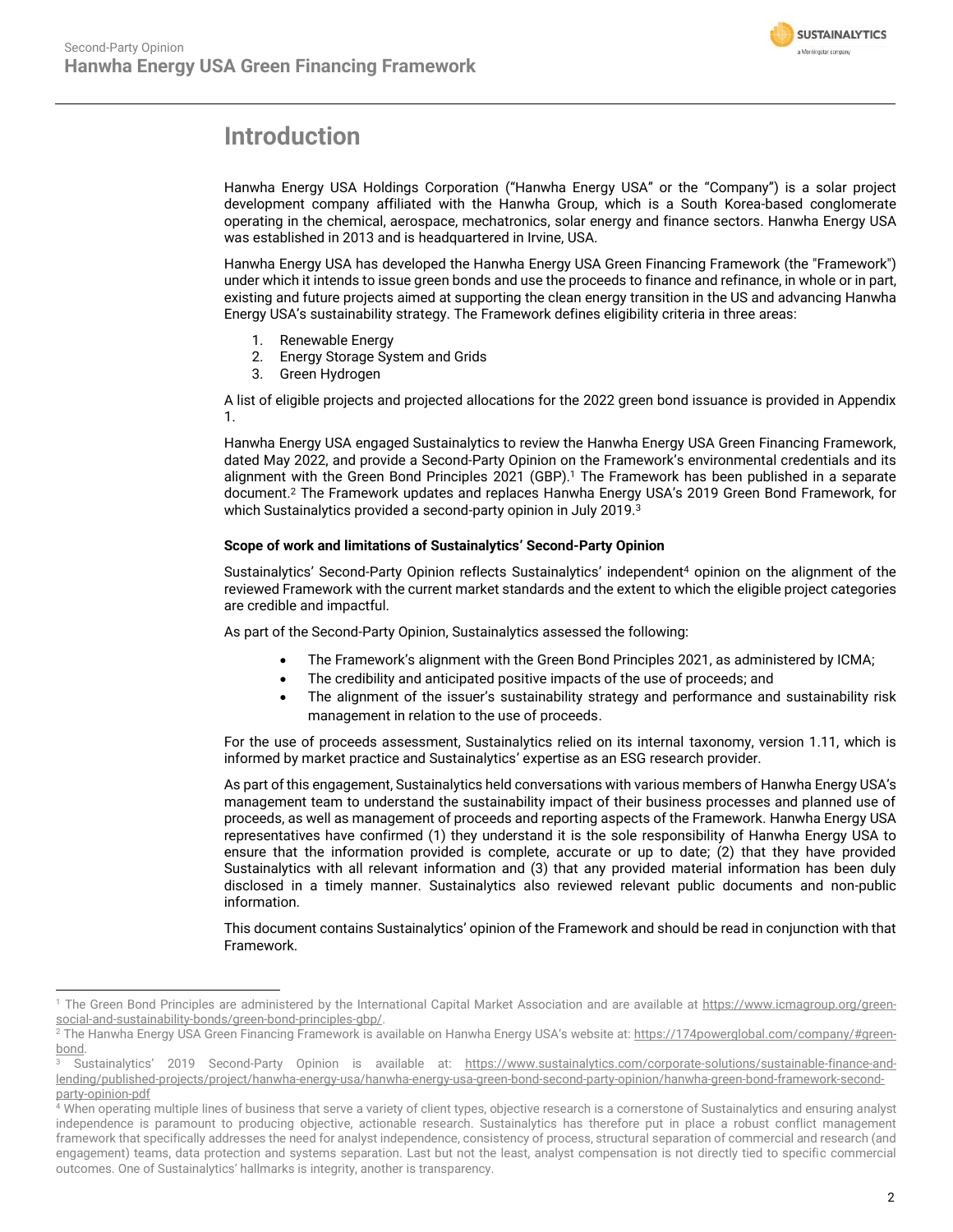

Any update of the present Second-Party Opinion will be conducted according to the agreed engagement conditions between Sustainalytics and Hanwha Energy USA.

Sustainalytics' Second-Party Opinion, while reflecting on the alignment of the Framework with market standards, is no guarantee of alignment nor warrants any alignment with future versions of relevant market standards. Furthermore, Sustainalytics' Second-Party Opinion addresses the anticipated impacts of eligible projects expected to be financed with bond proceeds but does not measure the actual impact. The measurement and reporting of the impact achieved through projects financed under the Framework is the responsibility of the Framework owner. Upon twenty-four (24) months following the evaluation date set stated herein, Hanwha Energy USA is encouraged to update the Framework, if necessary, and seek an update to the Second-Party Opinion to ensure ongoing alignment of the Framework with market standards and expectations.

In addition, the Second-Party Opinion opines on the potential allocation of proceeds but does not guarantee the realised allocation of the bond proceeds towards eligible activities.

No information provided by Sustainalytics under the present Second-Party Opinion shall be considered as being a statement, representation, warrant or argument, either in favour or against, the truthfulness, reliability or completeness of any facts or statements and related surrounding circumstances that Hanwha Energy USA has made available to Sustainalytics for the purpose of this Second-Party Opinion.

## <span id="page-2-0"></span>**Sustainalytics' Opinion**

### **Section 1: Sustainalytics' Opinion on the Hanwha Energy USA Green Financing Framework**

Sustainalytics is of the opinion that the Hanwha Energy USA Green Financing Framework is credible and impactful, and aligns to the four core components of the GBP. Sustainalytics highlights the following elements of Hanwha Energy USA's Green Financing Framework:

- Use of Proceeds:
	- The eligible categories -- Renewable Energy, Energy Storage System and Grids and Green Hydrogen -- are aligned with those recognized by the GBP.
	- Hanwha Energy USA has established a three-year look-back period for refinancing activities, which Sustainalytics considers to be in line with market practice.
	- The Framework allows for the financing of R&D expenditures. Sustainalytics notes that R&D investments may lead to environmental benefits but, in general, do not provide certainty on the specific impacts achieved. Hanwha Energy USA has confirmed that R&D expenditures will be limited to less than 10% of the total use of proceeds under the Framework. Therefore, Sustainalytics considers this to be aligned with market practice.
	- Hanwha Energy USA may finance operating expenses such as labour costs. However, the Company has confirmed to Sustainalytics that it will not finance general corporate expenses and that financing will be limited to expenditures directly linked to eligible assets. Sustainalytics views this commitment to be in line with market practice.
	- Under the Renewable Energy category, Hanwha Energy USA may finance or refinance the development, construction, installation, operation, procurement and maintenance of solar energy production units. This is in line with market practice.
	- Under the Energy Storage System and Grids category, Hanwha Energy USA may finance R&D, construction, manufacturing, installation, operation, maintenance and augmentation of battery storage systems and related facilities. The Company may also finance the installation and operation of utility-scale batteries.<sup>5</sup> Sustainalytics considers these investments to be in line with market practice.
	- Under the Green Hydrogen category, the Company may finance projects that will facilitate the development of hydrogen-powered mobility solutions. This may include: i) hydrogen production

<sup>5</sup> Utility-scale batteries are stationary batteries that can be connected to transmission and distribution networks or power-generation assets. International Renewable Energy Agency, "Utility-scale Batteries", at: [https://www.irena.org/-/media/Files/IRENA/Agency/Publication/2019/Sep/IRENA\\_Utility-scale](https://www.irena.org/-/media/Files/IRENA/Agency/Publication/2019/Sep/IRENA_Utility-scale-batteries_2019.pdf)[batteries\\_2019.pdf](https://www.irena.org/-/media/Files/IRENA/Agency/Publication/2019/Sep/IRENA_Utility-scale-batteries_2019.pdf)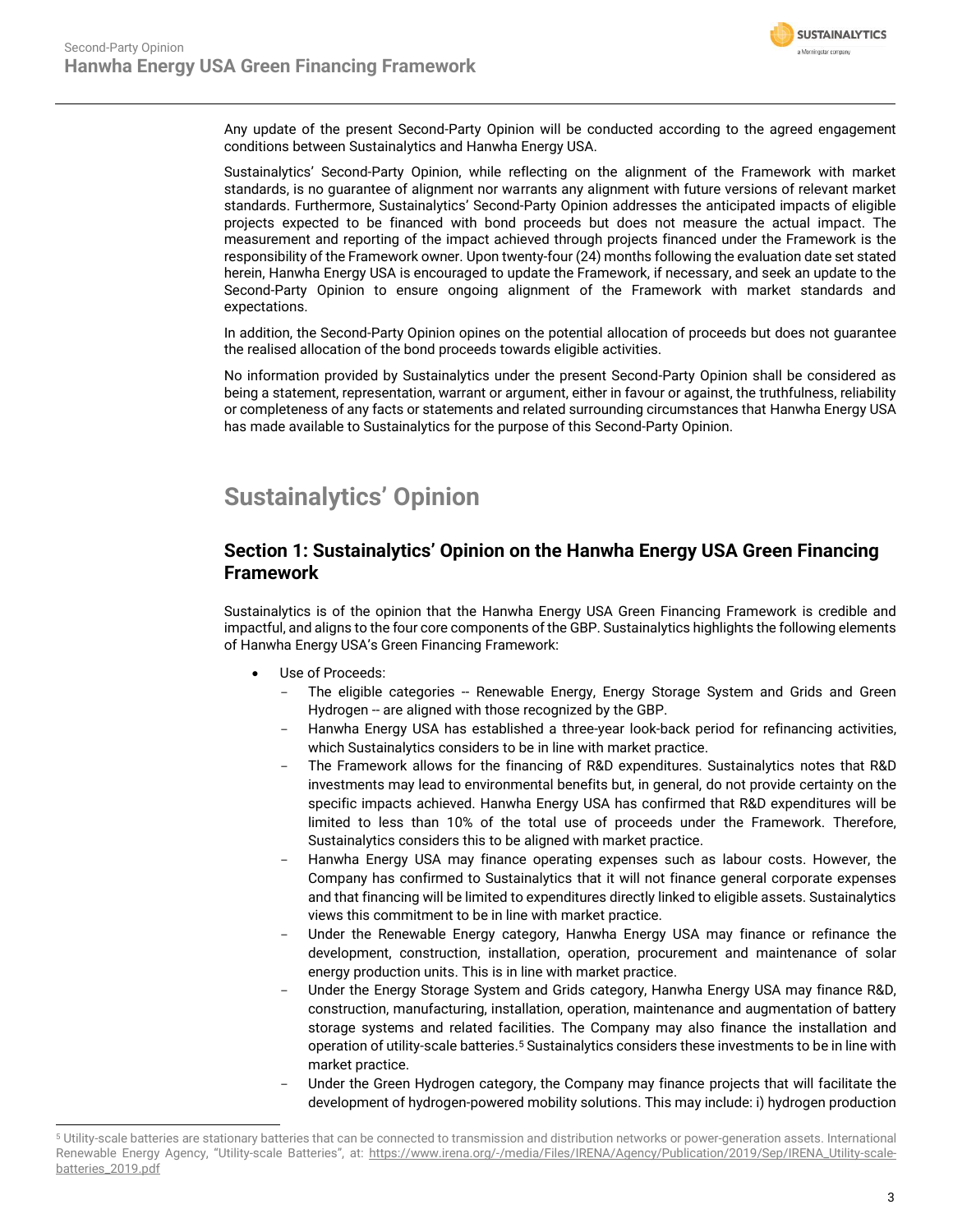

through water electrolysis powered by renewables, and ii) the manufacturing, operation, maintenance and R&D of hydrogen charging systems. Sustainalytics considers these investments to be in line with market practice.

- The Framework provides exclusionary criteria prohibiting the financing of projects, assets, expenditures and investments related to fossil fuel and nuclear energy. Sustainalytics positively views the exclusionary criteria as strengthening the Framework.
- Project Evaluation and Selection:
	- Hanwha Energy USA's Investment Committee will be responsible for reviewing and selecting eligible projects. The Committee consists of various representatives from the Company's development, engineering, operating and management, legal, and project financing teams. The Investment Committee will review the eligible projects through a three-step approval process, which includes: i) the Pre-Deal Request Committee evaluates the economic feasibility and environmental impacts of projects; ii) the Deal Review Committee reviews and approves the main contracts; and iii) the Hanwha Group's Global Investment Committee conducts final reviews and approvals. After this final approval, the Company's Business Planning and Strategy team will regularly coordinate with the development team to monitor and ensure that project developments align with the Framework.
	- Hanwha Energy USA is committed to implementing environmental and social (E&S) risk assessment programmes in the early stages of development for every project to manage and mitigate the associated E&S risks with eligible projects. In addition, the Company also has internal processes in place for addressing health and safety risks, as well as negative E&S impacts associated with eligible projects. Sustainalytics considers these E&S risk management systems to be adequate and aligned with market expectation. For additional detail, see Section 2.
	- Based on the clear delegation of responsibility and presence of risk management systems, Sustainalytics considers this process to be in line with market practice.
- Management of Proceeds:
	- Hanwha Energy USA's Business Planning and Strategy team will be responsible for the management of proceeds under the Framework. The Company will monitor and track the allocation of proceeds using a dedicated ledger which will include transaction details including: i) green bond details, including pricing date, maturity date, the principal amount of proceeds, coupon and ISIN; ii) the eligible green projects list, including the project category, project description, Company's ownership percentage, total project cost, the amount allocated and settled currency; and iii) amount of unallocated proceeds.
	- Hanwha Energy USA intends to fully allocate bond proceeds within two years from issuance. Pending full allocation, unallocated proceeds may be held in short-term liquid money instruments, such as cash and market securities as per the Company's investment guidelines. If an eligible project ceases to meet the eligibility criteria outlined in the Framework, the Investment Committee will replace such project with other projects that meet the Framework's eligibility criteria.
	- Based on the use of a formal ledger and the disclosure of temporary use of proceeds, Sustainalytics consider this process to be in line with market practice.
- Reporting:
	- Hanwha Energy USA commits to publish an allocation report and an impact report as part of its separate green bond report, which will be available on the corporate website on an annual basis until full allocation. The allocation report will include allocated amounts and selected examples of projects financed. In addition, a description of the eligible green projects, including project location and amount unallocated, will be included in the report.
	- Regarding the impact report, Hanwha Energy USA will disclose data on impact indicators as well as calculation methodologies and key assumptions. Impact indicators will include installed capacity of renewable energy (in MW) and annual  $CO<sub>2</sub>$  emissions reduced or avoided (in tonnes). For the full list of impact metrics, please refer to Appendix 1: Green Bond / Green Bond Programme - External Review Form.
	- Based on the commitment to both impact and allocation reporting, Sustainalytics considers this process to be in line with market practice.

#### **Alignment with Green Bond Principles 2021**

Sustainalytics has determined that the Hanwha Energy USA Green Financing Framework aligns with the four core components of the GBP. For detailed information, please refer to Appendix 1: Green Bond/Green Bond Programme External Review Form.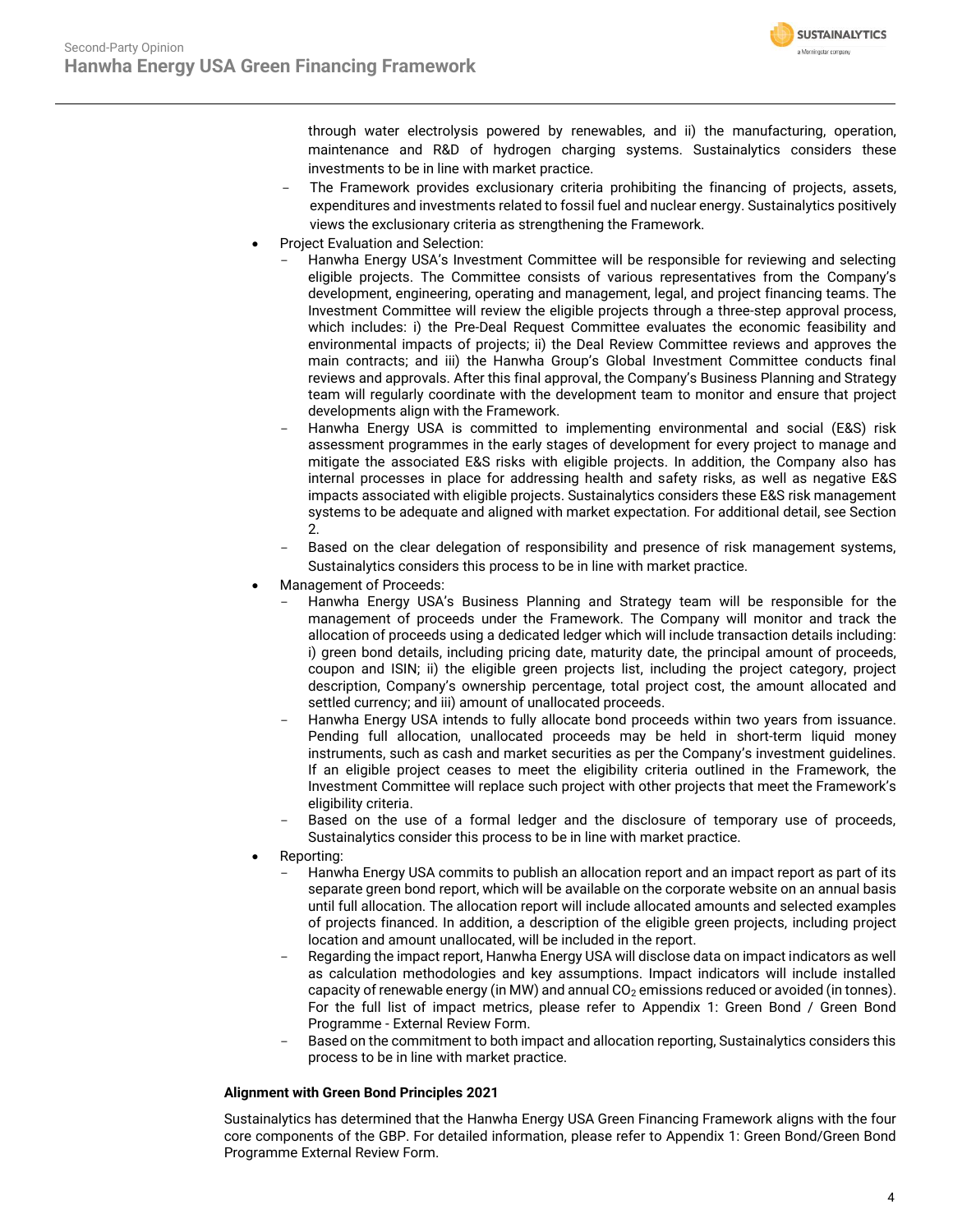

## **Section 2: Sustainability Performance of Hanwha Energy USA**

#### **Contribution of Framework to Hanwha Energy USA's sustainability performance**

As an affiliate company of the Hanwha Group providing solar photovoltaic systems in the USA, Hanwha Energy USA established commitments to promote affordable and clean energy and integrated sustainability considerations into its business model. As part of its commitment to providing sustainable energy, the Company has developed and sold approximately 1,500 MWDC of solar power projects and 550 MWh of Energy Storage Systems as of May 2022. The total installed capacity of the Company's solar power projects and Energy Storage Systems under development is approximately 5,500 MWDC and 7,800 MWh, respectively. In addition, the Company also aims to focus on project development businesses that supply electricity to communities from solar photovoltaic projects. Along with these projects, the Company also provides an energy storage solution and platform for renewable energy sources that helps in improving energy efficiency and addressing intermittency and curtailment issues associated with renewable energy sources. Moreover, Hanwha Energy USA plays an important role in implementing the Hanwha Group's sustainability strategy and commitment in the United States, including the Group's measures to reduce the Company's energy use and GHG emissions from its operations. 6

Sustainalytics notes that, despite following some of the Hanwha Group's policies and objectives, Hanwha Energy USA operates independently from its parent company, Hanwha Group, which has primary businesses in the chemical, aerospace, mechatronics, solar energy, and finance sectors. Sustainalytics is of the opinion that the Framework is aligned with the Company's overall sustainability strategy and initiatives and will further the Company's action on its key environmental priorities. However, Sustainalytics also notes that the Company has not established publicly available quantitative, time-bound targets for future green financing and encourages the establishment of such targets through a company-wide sustainability strategy.

#### **Well positioned to address common environmental and social risks associated with the projects**

Sustainalytics recognizes that the use of proceeds from the Framework will be directed towards eligible projects that are expected to have positive environmental and social impacts. However, Sustainalytics is aware that such eligible projects could also lead to negative environmental and social outcomes. Some key environmental and social risks possibly associated with the eligible projects could involve land use and biodiversity issues associated with large-scale renewable energy projects, as well as issues involving occupational health and safety, and community relations.

Sustainalytics is of the opinion that Hanwha Energy USA can manage or mitigate potential risks through the implementation of the following:

- Hanwha Energy USA conducts an environmental study at the early stage of every project development, which includes assessing risks to water, wildlife, plants, ecosystems, cultural resources, noise or glare sensitive receptors, and socio-economic risks. The Company also coordinates with federal, state and municipal entities to identify and mitigate potential environmental risks associated with projects. Additionally, Hanwha Energy USA also implements the Hanwha Group's policies related to managing and mitigating potential environmental and social risks, including those related to the environment, workplace safety and health.<sup>7</sup>
- To mitigate health and safety risk, the Company ensures that engineering, procurement and construction contractors have stringent, documented health and safety protocols and strong safety records. In addition, under the Hanwha Group's policy for the environment, health and safety, the Company is required to identify workplace hazards, conduct safety training and establish a management system for preventing workplace incidents.<sup>8</sup>
- To protect the interests of local communities, the Company engages with communities and adjacent landowners to ensure their expectations are incorporated during the project design phase. In addition, the Company has a public involvement programme that includes feedback mechanisms such as public meetings, mailings and websites for communities to raise their project-related concerns.

Based on these policies, standards and assessments, Sustainalytics is of the opinion that Hanwha Energy USA has implemented adequate measures and is well positioned to manage and mitigate environmental and social risks commonly associated with the eligible categories.

<sup>6</sup> Hanwha Group, "Our Commitments", at: <https://www.hanwha.com/en/sustainability/our-commitment.html>

<sup>7</sup> Hanwha Group, "Sustainable operations", at: <https://www.hanwha.com/en/sustainability/sustainable-operations.html>

<sup>8</sup> Hanwha Energy, "Sustainability", at: <https://hec.hanwha.co.kr/eng/enSustainability.do#s2>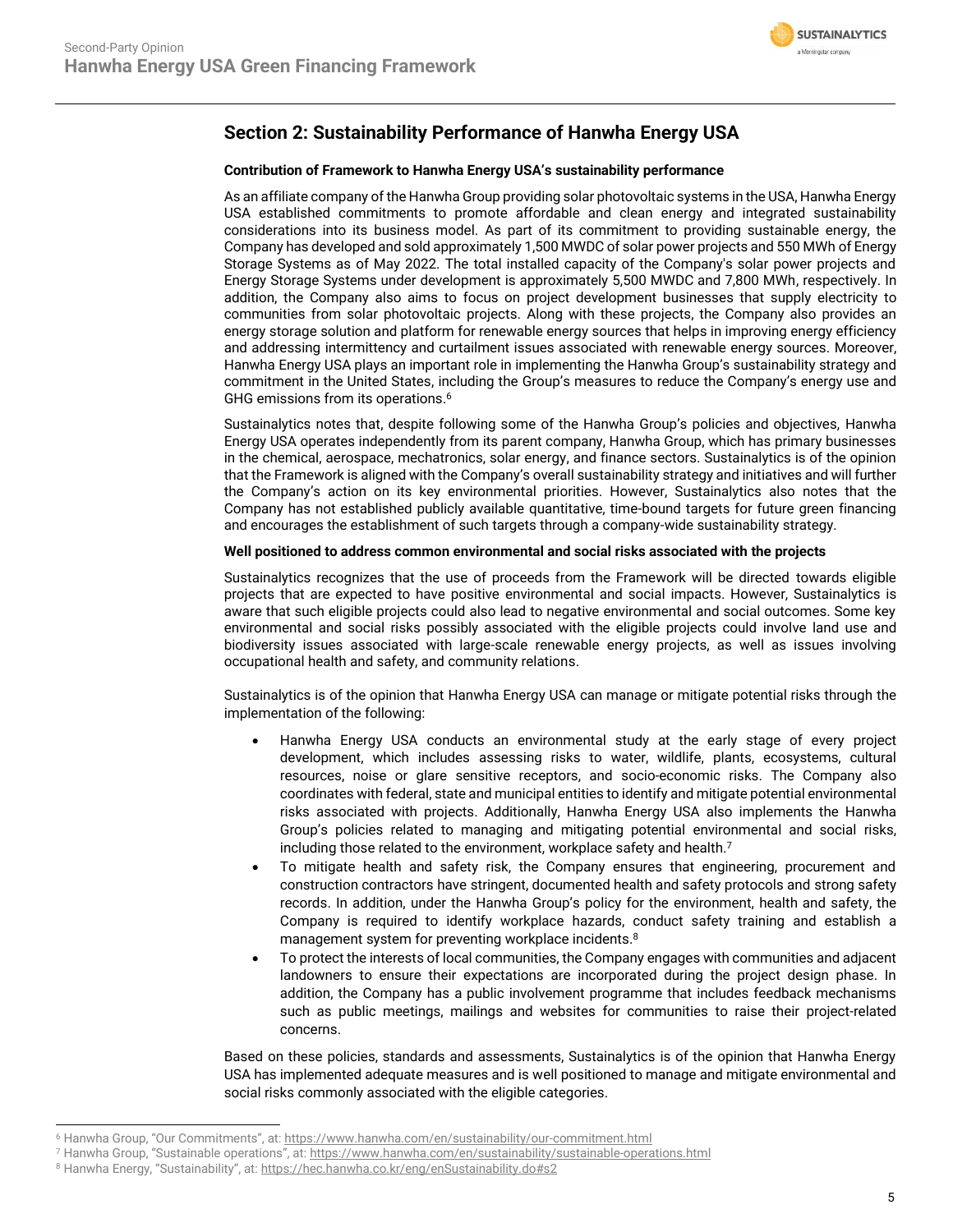

## **Section 3: Impact of Use of Proceeds**

All three use of proceeds categories are aligned with those recognized by the GBP. Sustainalytics has focused on two below where the impact is specifically relevant in the local context.

#### **Importance of increasing renewable energy capacity in the US**

According to the Intergovernmental Panel on Climate Change, the transition to clean energy is crucial for mitigating climate change and achieving the Paris Agreement's goals. <sup>9</sup> The US is the second-largest electricity consumer in the world, accounting for 16.8% of global electricity consumption in 2021.<sup>10</sup> The electricity sector is the second-largest source of GHG emissions in the US, accounting for 25% of total American GHG emissions in 2019. <sup>11</sup> With fossil fuels accounting for 60% of the electricity generation in the US in 2020, there is significant potential for improvement in the share of energy generation from renewable sources.<sup>12</sup> The US Energy Information Administration estimates that the share of renewable energy sources in the US electricity generation mix will rise from 21% to 42% by 2050.<sup>13</sup> Furthermore, renewable energy expansion and improvements in energy efficiency are estimated to have contributed to reducing GHG emissions from electricity generation in the US by 12% in 2019 from 1990 levels.<sup>14</sup> While renewable energy contributed only 20% of total power generation in the US in 2020, about 58% of all new generating capacity added to US grids between 2014 and 2019 was based on renewable energy.<sup>15,16</sup> To further increase renewable energy capacity, in 2021, the US federal government established targets to achieve 100% carbon-free electricity by 2035 and achieve a net zero economy by no later than 2050.<sup>17</sup> Achieving these goals would therefore require a steep increase in the rate of renewable energy deployment in the country.<sup>18</sup> At the end of 2020, the US had more than 100 GW of solar and 122.5 GW of wind power capacity, 19,20 but will need to add as much as 70 GW to 100 GW each of solar and wind power every year to decarbonize the power sector between 2035 and 2050.<sup>21</sup>

In this context, Sustainalytics is of the opinion that Hanwha Energy USA's investments in renewable energy under the Framework are expected to support the clean energy transition in the US and have positive environmental impacts.

#### **Importance of expanding the use of resilient energy storage systems in the US**

Energy storage systems such as batteries help address inherent intermittency and curtailment issues associated with solar photovoltaic, wind and other alternative electricity generating systems, storing energy when it is available and release it when it is required.<sup>22</sup> Furthermore, in addition to integrating intermittent wind and solar production, for example, battery solutions can also be used to make grids more efficient and resilient regardless of the power source.<sup>23</sup> Realizing the potential of energy storage systems, US utility companies plan to install 10,000 MW of new large-scale battery storage capacity in the US between 2021 and 2023, which is

<sup>15</sup> US Energy Information Administration, "Electricity Explained", at: <https://www.eia.gov/energyexplained/electricity/electricity-in-the-us.php> <sup>16</sup> Bolinger, M. (2020), "Utility-Scale Wind and Solar in the U.S.: Comparative Trends in Deployment, Cost, Performance, Pricing, and Market Value",

<sup>9</sup> IPCC, "Global Warming of 1.5°C", at: <https://www.ipcc.ch/sr15/>

<sup>10</sup> International Energy Agency, "IEA Atlas of Energy", at: <http://energyatlas.iea.org/#!/tellmap/-1118783123/1>

<sup>&</sup>lt;sup>11</sup> US Environmental Protection Agency, "Sources of Greenhouse Gas Emissions", at: [https://www.epa.gov/ghgemissions/sources-greenhouse-gas](https://www.epa.gov/ghgemissions/sources-greenhouse-gas-emissions#electricity)[emissions#electricity](https://www.epa.gov/ghgemissions/sources-greenhouse-gas-emissions#electricity)

<sup>&</sup>lt;sup>12</sup> US Energy Information Administration, "Electricity Explained", at: <https://www.eia.gov/energyexplained/electricity/electricity-in-the-us.php> <sup>13</sup> US Energy Information Administration, "EIA projects renewables share of U.S. electricity generation mix will double by 2050", (2021), at:

[www.eia.gov/todayinenergy/detail.php?id=46676](http://www.eia.gov/todayinenergy/detail.php?id=46676)

<sup>&</sup>lt;sup>14</sup> US Environmental Protection Agency, "Sources of Greenhouse Gas Emissions", at: [https://www.epa.gov/ghgemissions/sources-greenhouse-gas](https://www.epa.gov/ghgemissions/sources-greenhouse-gas-emissions#electricity)[emissions#electricity](https://www.epa.gov/ghgemissions/sources-greenhouse-gas-emissions#electricity)

Lawrence Berkeley National Laboratory, at[: https://emp.lbl.gov/sites/default/files/webinars/bolinger\\_webinar\\_december\\_8\\_2020\\_16x9.pdf](https://emp.lbl.gov/sites/default/files/webinars/bolinger_webinar_december_8_2020_16x9.pdf)

<sup>&</sup>lt;sup>17</sup> The White House, "FACT SHEET: President Biden Sets 2030 Greenhouse Gas Pollution Reduction Target Aimed at Creating Good-Paying Union Jobs and Securing U.S. Leadership on Clean Energy Technologies", at: [https://www.whitehouse.gov/briefing-room/statements-releases/2021/04/22/fact](https://www.whitehouse.gov/briefing-room/statements-releases/2021/04/22/fact-sheet-president-biden-sets-2030-greenhouse-gas-pollution-reduction-target-aimed-at-creating-good-paying-union-jobs-and-securing-u-s-leadership-on-clean-energy-technologies/)[sheet-president-biden-sets-2030-greenhouse-gas-pollution-reduction-target-aimed-at-creating-good-paying-union-jobs-and-securing-u-s-leadership-on](https://www.whitehouse.gov/briefing-room/statements-releases/2021/04/22/fact-sheet-president-biden-sets-2030-greenhouse-gas-pollution-reduction-target-aimed-at-creating-good-paying-union-jobs-and-securing-u-s-leadership-on-clean-energy-technologies/)[clean-energy-technologies/](https://www.whitehouse.gov/briefing-room/statements-releases/2021/04/22/fact-sheet-president-biden-sets-2030-greenhouse-gas-pollution-reduction-target-aimed-at-creating-good-paying-union-jobs-and-securing-u-s-leadership-on-clean-energy-technologies/)

<sup>18</sup> Deloitte, "Renewable transition", at: <https://www2.deloitte.com/us/en/insights/industry/power-and-utilities/us-renewable-energy-transition.html>

<sup>19</sup> Solar Energy Industries Association, "Solar industry research data", at[: https://www.seia.org/solar-industry-research-data](https://www.seia.org/solar-industry-research-data)

<sup>&</sup>lt;sup>20</sup> US Department of Energy, "U.S. installed and potential wind power capacity and generation", at: <https://windexchange.energy.gov/maps-data/321>

<sup>&</sup>lt;sup>21</sup> Deloitte, "Renewable transition", at: <https://www2.deloitte.com/us/en/insights/industry/power-and-utilities/us-renewable-energy-transition.html>

<sup>&</sup>lt;sup>22</sup> Kalyani, N. et al. (2021), "Energy materials: Applications and propelling opportunities", ScienceDirect, at: [https://www.sciencedirect.com/topics/engineering/renewable-energy-](https://www.sciencedirect.com/topics/engineering/renewable-energy-storage#:~:text=Renewable%20energy%20storage%20batteries%20applied,to%20the%20grid%20when%20needed.)

[storage#:~:text=Renewable%20energy%20storage%20batteries%20applied,to%20the%20grid%20when%20needed.](https://www.sciencedirect.com/topics/engineering/renewable-energy-storage#:~:text=Renewable%20energy%20storage%20batteries%20applied,to%20the%20grid%20when%20needed.)

<sup>&</sup>lt;sup>23</sup> Deloitte, "Challenges and opportunities of battery storage", at: [https://www2.deloitte.com/nl/nl/pages/energy-resources](https://www2.deloitte.com/nl/nl/pages/energy-resources-industrials/articles/challenges-and-opportunities-of-battery-storage.html)[industrials/articles/challenges-and-opportunities-of-battery-storage.html](https://www2.deloitte.com/nl/nl/pages/energy-resources-industrials/articles/challenges-and-opportunities-of-battery-storage.html)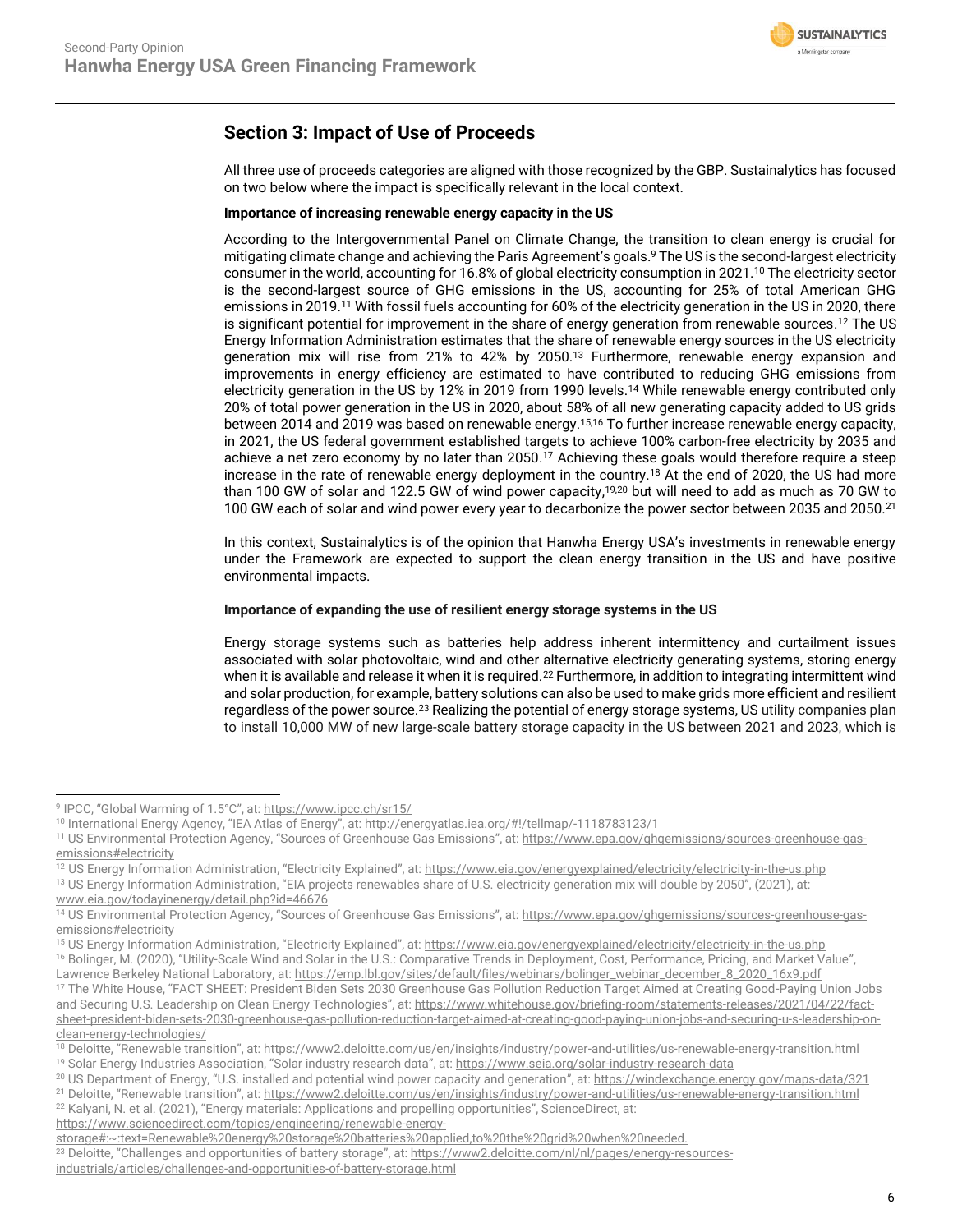

10 times the 2019 capacity.<sup>24</sup> In the US, the installed capacity of large-scale battery storage was 1,650 MW in 2020.<sup>25</sup> According to the US EIA, battery storage capacity increased by 35% in 2020, having tripled between 2015 and 2020.<sup>26</sup> To further support the adoption of energy storage, in May 2022, the US Department of Energy launched a four-year USD 505 million initiative to lower barriers to grid energy storage and support smallscale, behind-the-meter pilots and large utility-scale demonstrations.<sup>27</sup> The initiative also aims to support the federal government's commitment to expand and modernize the American electricity grid to reliably transmit renewable energy and support the country's 2030 emission reduction targets under the country's NDC.28,29

In this context, Sustainalytics is of the opinion that Hanwha Energy USA's investments in energy storage systems under the Framework are expected to contribute to increasing the resilience of the electricity grid and the growth of the renewable energy sector in the US.

#### **Alignment with/contribution to SDGs**

The Sustainable Development Goals were adopted in September 2015 by the United Nations General Assembly and form part of an agenda for achieving sustainable development by the year 2030. The bonds issued under the Hanwha Energy USA Green Financing Framework are expected to help advance the following SDGs and targets:

| <b>Use of Proceeds</b><br>Category | <b>SDG</b>                                    | <b>SDG target</b>                                                                                                                                                                                                                                                  |
|------------------------------------|-----------------------------------------------|--------------------------------------------------------------------------------------------------------------------------------------------------------------------------------------------------------------------------------------------------------------------|
| Renewable Energy                   | Affordable and Clean<br>7<br>Energy           | By 2030, ensure universal access to<br>7.1<br>affordable, reliable and modern energy services                                                                                                                                                                      |
|                                    |                                               | 7.2 By 2030, increase substantially the share of<br>renewable energy in the global energy mix                                                                                                                                                                      |
| Energy Storage System<br>and Grids | 9 Industry, Innovation and<br>Infrastructure  | 9.1 Develop quality, reliable, sustainable and<br>resilient infrastructure, including regional and<br>transborder infrastructure, to support economic<br>development and human well-being, with a<br>focus on affordable and equitable access for all              |
| Green Hydrogen                     | 9. Industry, Innovation and<br>Infrastructure | 9.1 Develop quality, reliable, sustainable and<br>resilient infrastructure, including regional and<br>infrastructure,<br>trans-border<br>to<br>support<br>economic development and human well-being,<br>with a focus on affordable and equitable access<br>for all |

- [https://www.eia.gov/todayinenergy/detail.php?id=49236#:~:text=U.S.%20large%2Dscale%20battery%20storage,rapid%20growth%20set%20to%20conti](https://www.eia.gov/todayinenergy/detail.php?id=49236#:~:text=U.S.%20large%2Dscale%20battery%20storage,rapid%20growth%20set%20to%20continue&text=The%20United%20States%20continued%20a,reached%201%2C650%20megawatts%20(MW).) [nue&text=The%20United%20States%20continued%20a,reached%201%2C650%20megawatts%20\(MW\).](https://www.eia.gov/todayinenergy/detail.php?id=49236#:~:text=U.S.%20large%2Dscale%20battery%20storage,rapid%20growth%20set%20to%20continue&text=The%20United%20States%20continued%20a,reached%201%2C650%20megawatts%20(MW).)
- <sup>25</sup> Ibid.

<sup>&</sup>lt;sup>24</sup> US Energy Information Administration, "U.S. large-scale battery storage capacity up 35% in 2020, rapid growth set to continue", at:

<sup>&</sup>lt;sup>26</sup> US Energy Information Administration, "U.S. large-scale battery storage capacity up 35% in 2020, rapid growth set to continue", at: [https://www.eia.gov/todayinenergy/detail.php?id=49236#:~:text=U.S.%20large%2Dscale%20battery%20storage,rapid%20growth%20set%20to%20conti](https://www.eia.gov/todayinenergy/detail.php?id=49236#:~:text=U.S.%20large%2Dscale%20battery%20storage,rapid%20growth%20set%20to%20continue&text=The%20United%20States%20continued%20a,reached%201%2C650%20megawatts%20(MW).)

[nue&text=The%20United%20States%20continued%20a,reached%201%2C650%20megawatts%20\(MW\).](https://www.eia.gov/todayinenergy/detail.php?id=49236#:~:text=U.S.%20large%2Dscale%20battery%20storage,rapid%20growth%20set%20to%20continue&text=The%20United%20States%20continued%20a,reached%201%2C650%20megawatts%20(MW).)

<sup>&</sup>lt;sup>27</sup> Utility Dive, "DOE provides \$505M to advance long-duration energy storage fed by renewables", at: [https://www.utilitydive.com/news/doe-provides-](https://www.utilitydive.com/news/doe-provides-505m-to-advance-long-duration-energy-storage-fed-by%20renewable/623910/#:~:text=DOE%27s%20new%20Long%20Duration,said%20when%20the%20initiative%20was)[505m-to-advance-long-duration-energy-storage-fed-by](https://www.utilitydive.com/news/doe-provides-505m-to-advance-long-duration-energy-storage-fed-by%20renewable/623910/#:~:text=DOE%27s%20new%20Long%20Duration,said%20when%20the%20initiative%20was) 

[renewable/623910/#:~:text=DOE%27s%20new%20Long%20Duration,said%20when%20the%20initiative%20was](https://www.utilitydive.com/news/doe-provides-505m-to-advance-long-duration-energy-storage-fed-by%20renewable/623910/#:~:text=DOE%27s%20new%20Long%20Duration,said%20when%20the%20initiative%20was)

<sup>28</sup> Ibid.

<sup>29</sup> UNFCC, "The United States of America Nationally Determined Contribution- Reducing Greenhouse Gases in the United States: A 2030 Emissions Target", at:

[https://www4.unfccc.int/sites/ndcstaging/PublishedDocuments/United%20States%20of%20America%20First/United%20States%20NDC%20April%202](https://www4.unfccc.int/sites/ndcstaging/PublishedDocuments/United%20States%20of%20America%20First/United%20States%20NDC%20April%2021%202021%20Final.pdf) [1%202021%20Final.pdf](https://www4.unfccc.int/sites/ndcstaging/PublishedDocuments/United%20States%20of%20America%20First/United%20States%20NDC%20April%2021%202021%20Final.pdf)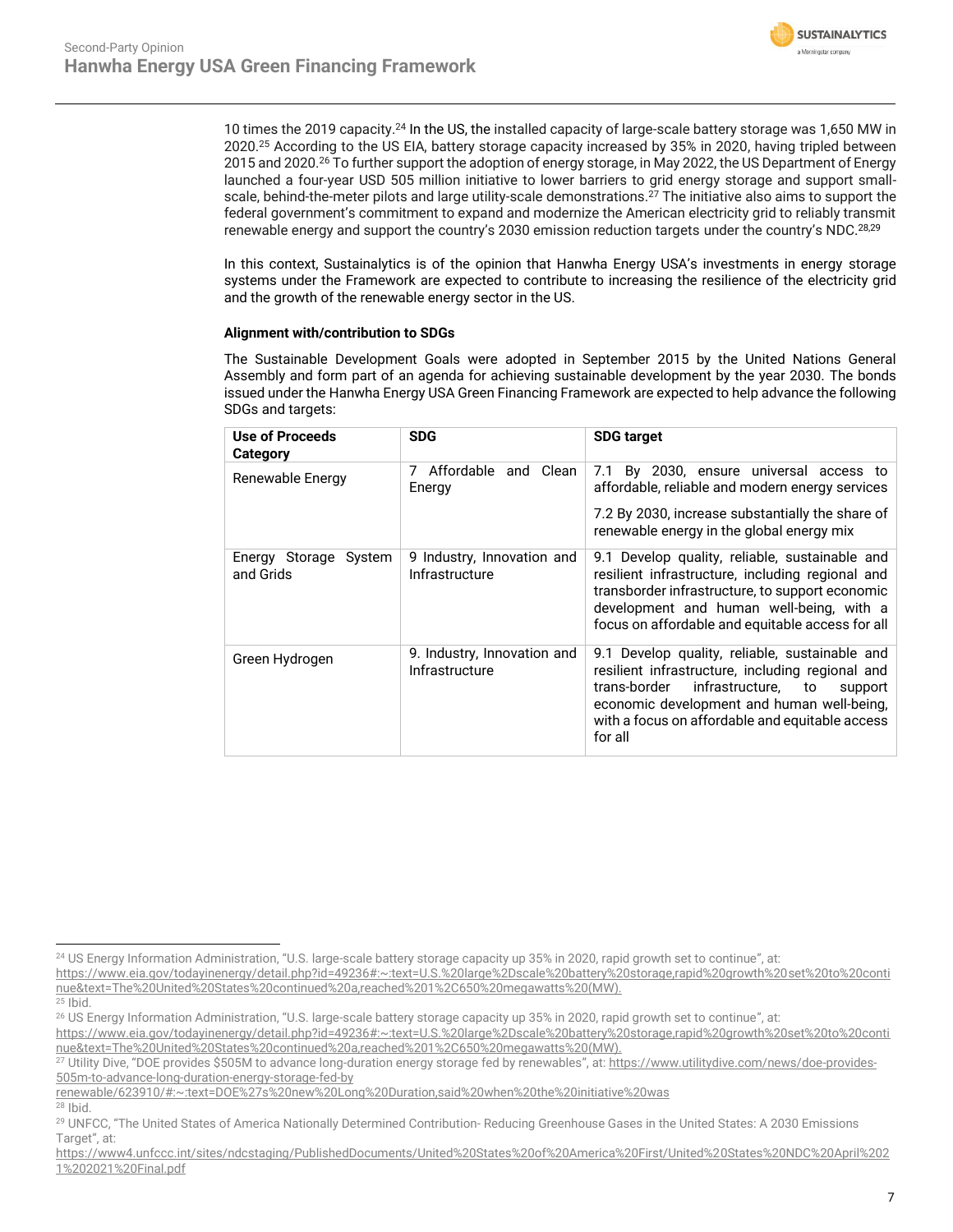

### **Conclusion**

Hanwha Energy USA has developed the Hanwha Energy USA Green Financing Framework under which it may issue green bonds and use the proceeds to finance projects in the following categories: Renewable Energy, Energy Storage System and Grids, and Green Hydrogen. Sustainalytics considers that the projects funded by the green bond proceeds are expected to support the clean energy transition in the US and advance Hanwha Energy USA's sustainability strategy.

The Hanwha Energy USA Green Financing Framework outlines a process for tracking, allocating and managing proceeds, and makes commitments for the Company to report on the allocation and impact of the use of proceeds. Furthermore, Sustainalytics believes that the Hanwha Energy USA Green Financing Framework is aligned with the overall sustainability strategy of the Company and that the green use of proceeds categories are expected to contribute to the advancement of the UN Sustainable Development Goals 7 and 9. Additionally, Sustainalytics is of the opinion that Hanwha Energy USA has adequate measures to identify, manage and mitigate environmental and social risks commonly associated with the eligible projects.

Based on the above, Sustainalytics is confident that Hanwha Energy USA is well-positioned to issue green bonds and that the Hanwha Energy USA Green Financing Framework is robust, transparent, and in alignment with the four core components of the Green Bond Principles 2021.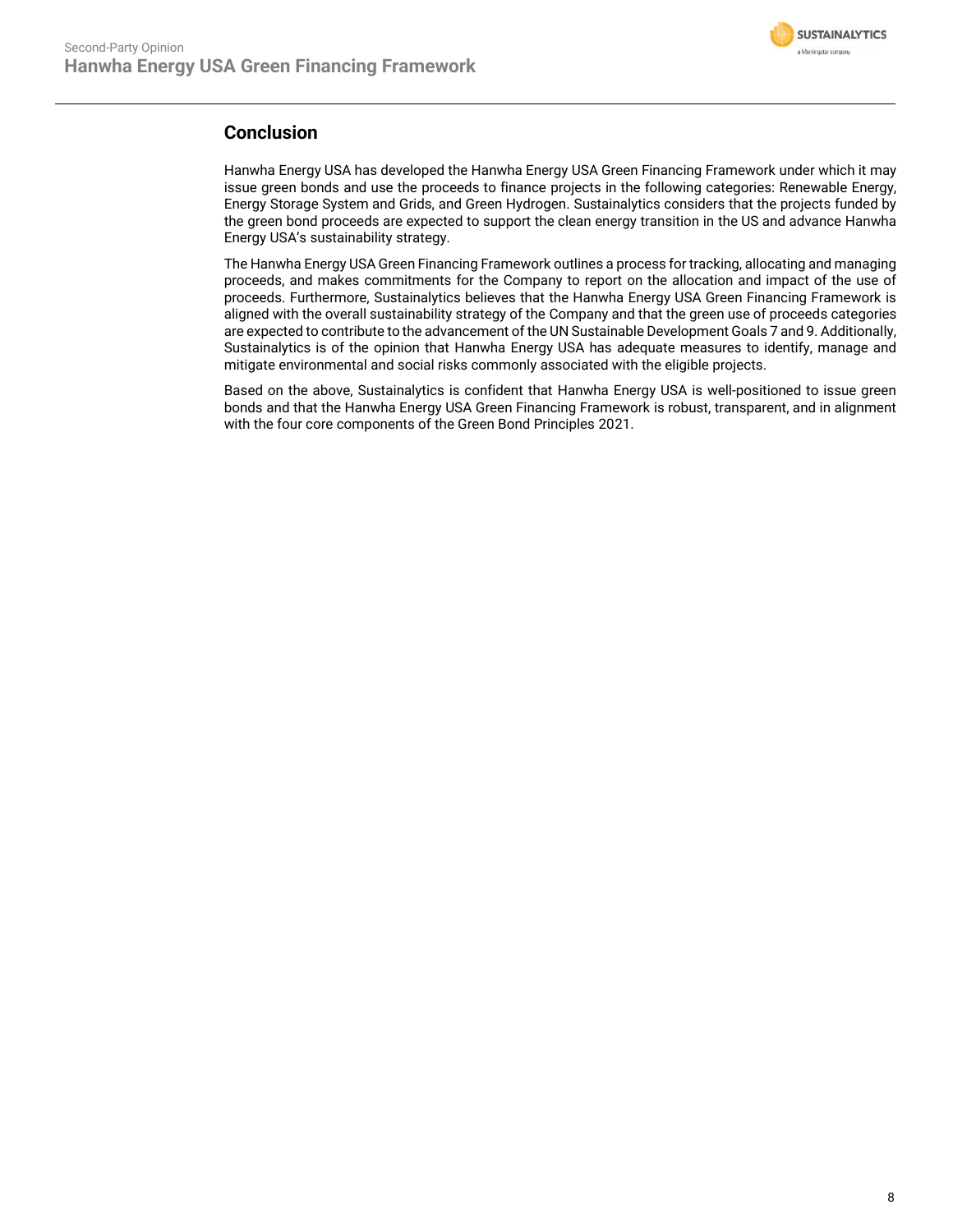

## <span id="page-8-0"></span>**Appendix**

## **Appendix 1: Green Bond / Green Bond Programme - External Review Form**

### **Section 1. Basic Information**

| Issuer name:                                                            | Hanwha Energy USA                           |
|-------------------------------------------------------------------------|---------------------------------------------|
| Green Bond ISIN or Issuer Green Bond Framework<br>Name, if applicable:  | Hanwha Energy USA Green Financing Framework |
| Review provider's name:                                                 | Sustainalytics                              |
| Completion date of this form:                                           | May 31, 2022                                |
| Publication date of review publication:                                 |                                             |
| Original publication date <i>[please fill this out for</i><br>updates). |                                             |

### **Section 2. Review overview**

#### **SCOPE OF REVIEW**

The following may be used or adapted, where appropriate, to summarise the scope of the review. The review assessed the following elements and confirmed their alignment with the GBP:

| ⊠ | Use of Proceeds        | ⊠ | Process for Project Evaluation and<br>Selection |
|---|------------------------|---|-------------------------------------------------|
| ⊠ | Management of Proceeds | M | Reporting                                       |

#### **ROLE(S) OF REVIEW PROVIDER**

- **⊠** Consultancy (incl. 2<sup>nd</sup> opinion) □ □ Certification
- ☐ Verification ☐ Rating
- □ Other (please specify):

Note: In case of multiple reviews / different providers, please provide separate forms for each review.

#### **EXECUTIVE SUMMARY OF REVIEW and/or LINK TO FULL REVIEW (if applicable)**

Please refer to Evaluation Summary above.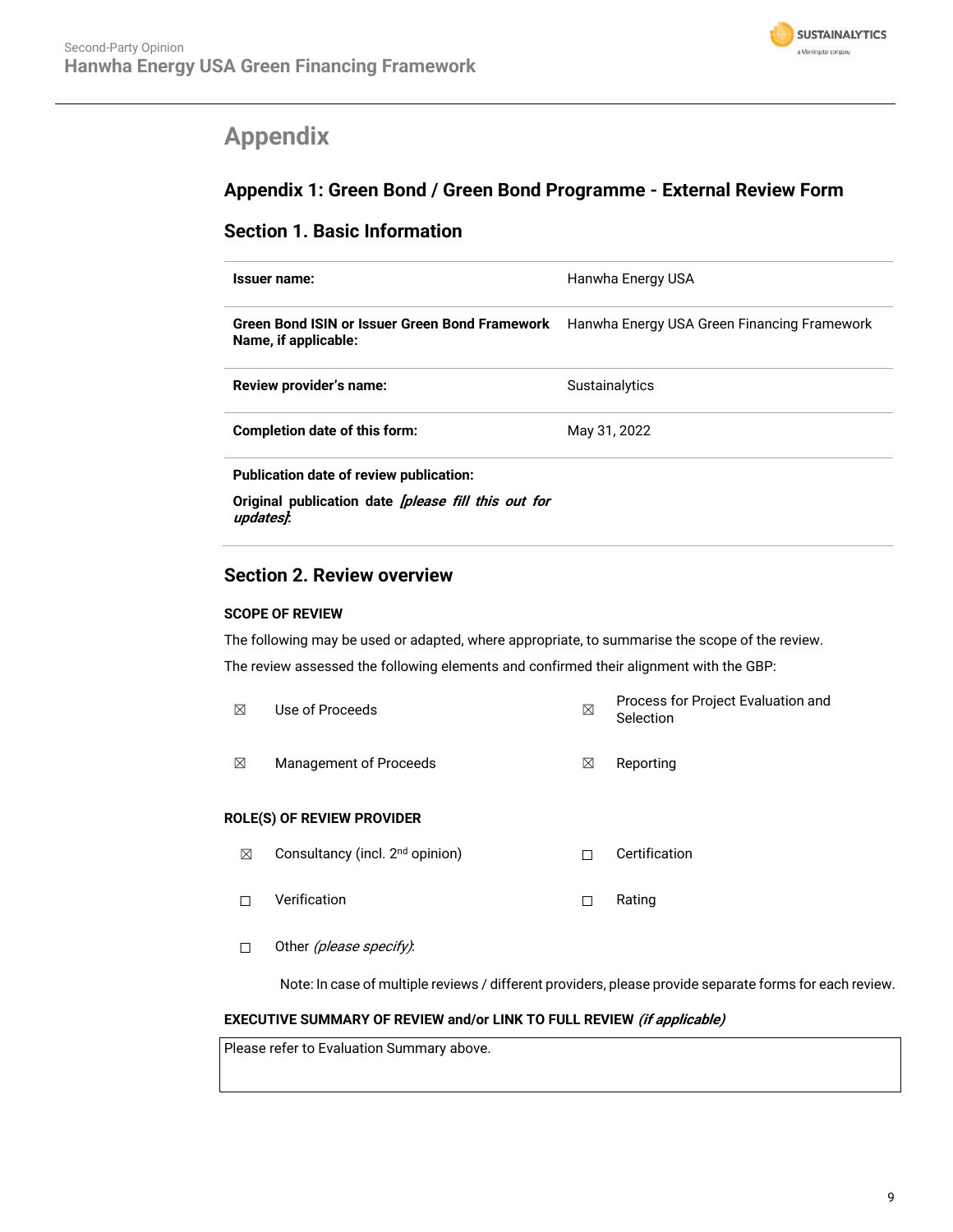

Reviewers are encouraged to provide the information below to the extent possible and use the comment section to explain the scope of their review.

#### **1. USE OF PROCEEDS**

Overall comment on section (if applicable):

The eligible categories for the use of proceeds – Renewable Energy, Energy Storage System and Grids, and Green Hydrogen – are aligned with those recognized by the Green Bond Principles. Sustainalytics considers that investments in the eligible categories are expected to support the clean energy transition in the US and advance the UN Sustainable Development Goals, specifically SDGs 7 and 9.

#### **Use of proceeds categories as per GBP:**

| ⊠      | Renewable energy                                                                                                               |   | Energy efficiency                                                                     |
|--------|--------------------------------------------------------------------------------------------------------------------------------|---|---------------------------------------------------------------------------------------|
| П      | Pollution prevention and control                                                                                               | П | Environmentally sustainable management of<br>living natural resources and land use    |
| П      | Terrestrial and aquatic biodiversity<br>conservation                                                                           |   | Clean transportation                                                                  |
| П      | Sustainable water and wastewater<br>management                                                                                 |   | Climate change adaptation                                                             |
| $\Box$ | Eco-efficient and/or circular economy<br>adapted products, production technologies<br>and processes                            |   | Green buildings                                                                       |
| □      | Unknown at issuance but currently expected<br>to conform with GBP categories, or other<br>eligible areas not yet stated in GBP | ⊠ | Other <i>(please specify)</i> : Energy Storage System<br>and Grids and Green Hydrogen |

If applicable please specify the environmental taxonomy, if other than GBP:

#### **2. PROCESS FOR PROJECT EVALUATION AND SELECTION**

Overall comment on section (if applicable):

Hanwha Energy USA's Investment Committee will be responsible for reviewing and selecting eligible projects. Hanwha Group's Global Investment Committee will give final approval for eligible assets under the Framework's eligibility criteria. Hanwha Energy USA has environmental and social risk management processes in place, which are applicable to all allocation decisions made under the Framework. Sustainalytics considers these risk management systems to be adequate and the project selection process to be in line with market practice.

#### **Evaluation and selection**

- $$\boxtimes$$  Credentials on the issuer's environmental sustainability objectives
- $\boxtimes$  Documented process to determine that projects fit within defined categories

**SUSTAINALYTICS** a Morninostar company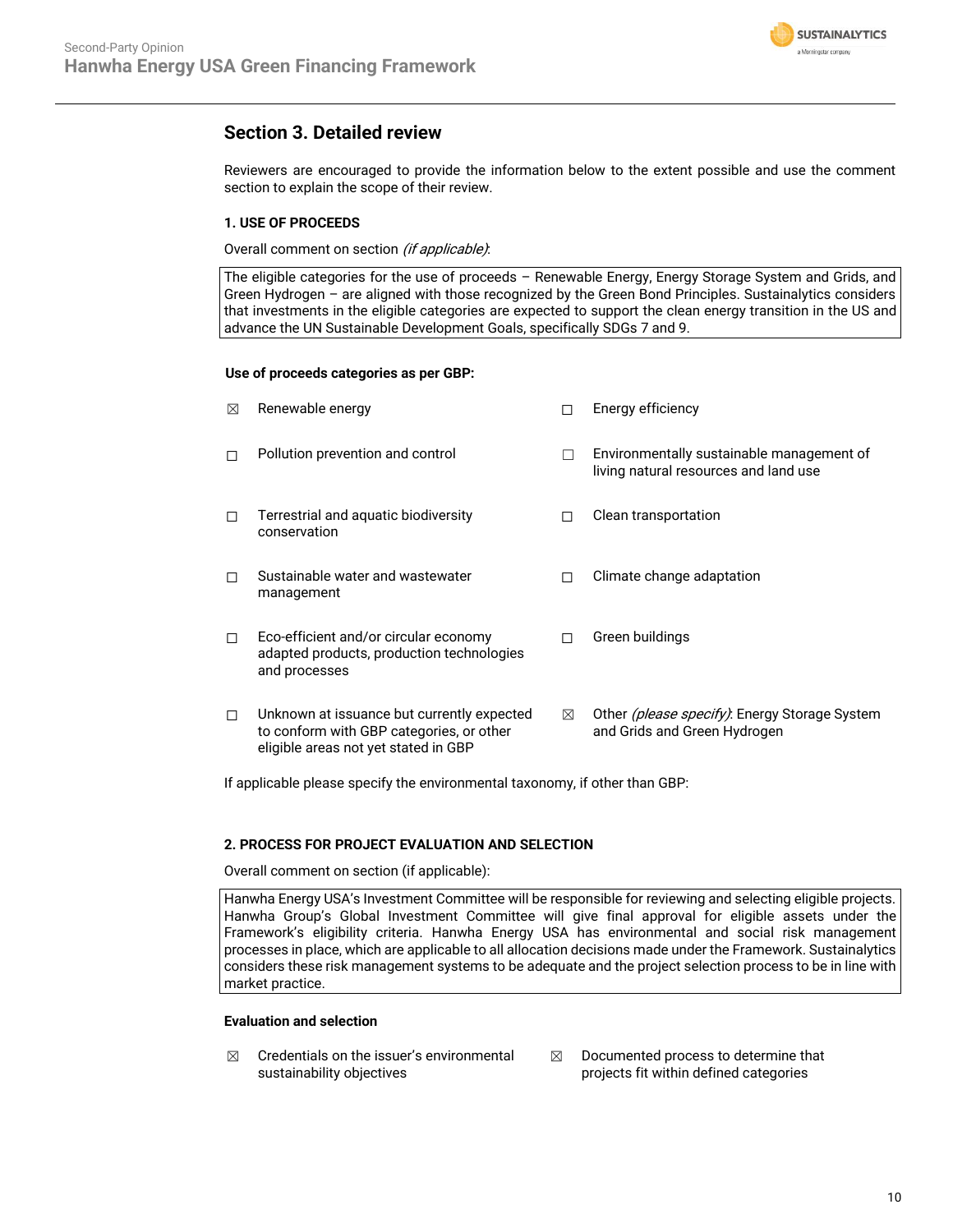

| ⊠ | Defined and transparent criteria for projects<br>eligible for Green Bond proceeds | ⊠ | Documented process to identify and<br>manage potential ESG risks associated<br>with the project |
|---|-----------------------------------------------------------------------------------|---|-------------------------------------------------------------------------------------------------|
| ⊠ | Summary criteria for project evaluation and<br>selection publicly available       | П | Other <i>(please specify):</i>                                                                  |
|   | Information on Responsibilities and Accountability                                |   |                                                                                                 |
| ⊠ | Evaluation / Selection criteria subject to                                        |   | In-house assessment                                                                             |

☐ Other (please specify):

#### **3. MANAGEMENT OF PROCEEDS**

Overall comment on section (if applicable):

external advice or verification

Hanwha Energy USA's Business Planning and Strategy Team will be responsible for managing proceeds from instruments issued under the Framework. The allocation of proceeds will be monitored and tracked using a dedicated ledger. Hanwha Energy USA intends to fully allocate bond proceeds within two years from issuance. Pending allocation, unallocated proceeds will be held in cash or market securities according to Hanwha Energy USA's investment guidelines. This is in line with market practice.

#### **Tracking of proceeds:**

- $\boxtimes$  Green Bond proceeds segregated or tracked by the issuer in an appropriate manner
- $\boxtimes$  Disclosure of intended types of temporary investment instruments for unallocated proceeds
- □ Other (please specify):

#### **Additional disclosure:**

|   | Allocations to future investments only                     | M | Allocations to both existing and future<br>investments |
|---|------------------------------------------------------------|---|--------------------------------------------------------|
|   | Allocation to individual disbursements                     |   | Allocation to a portfolio of<br>disbursements          |
| ⊠ | Disclosure of portfolio balance of<br>unallocated proceeds |   | Other (please specify).                                |

#### **4. REPORTING**

Overall comment on section (if applicable):

Hanwha Energy USA intends to report on the allocation of proceeds annually until full allocation in its dedicated green bond report, which will be available on the Company's website. Allocation reporting will include the amount of allocated and unallocated proceeds and selected examples of projects financed, including project location and the amount allocated, where feasible. In addition, Hanwha Energy USA commits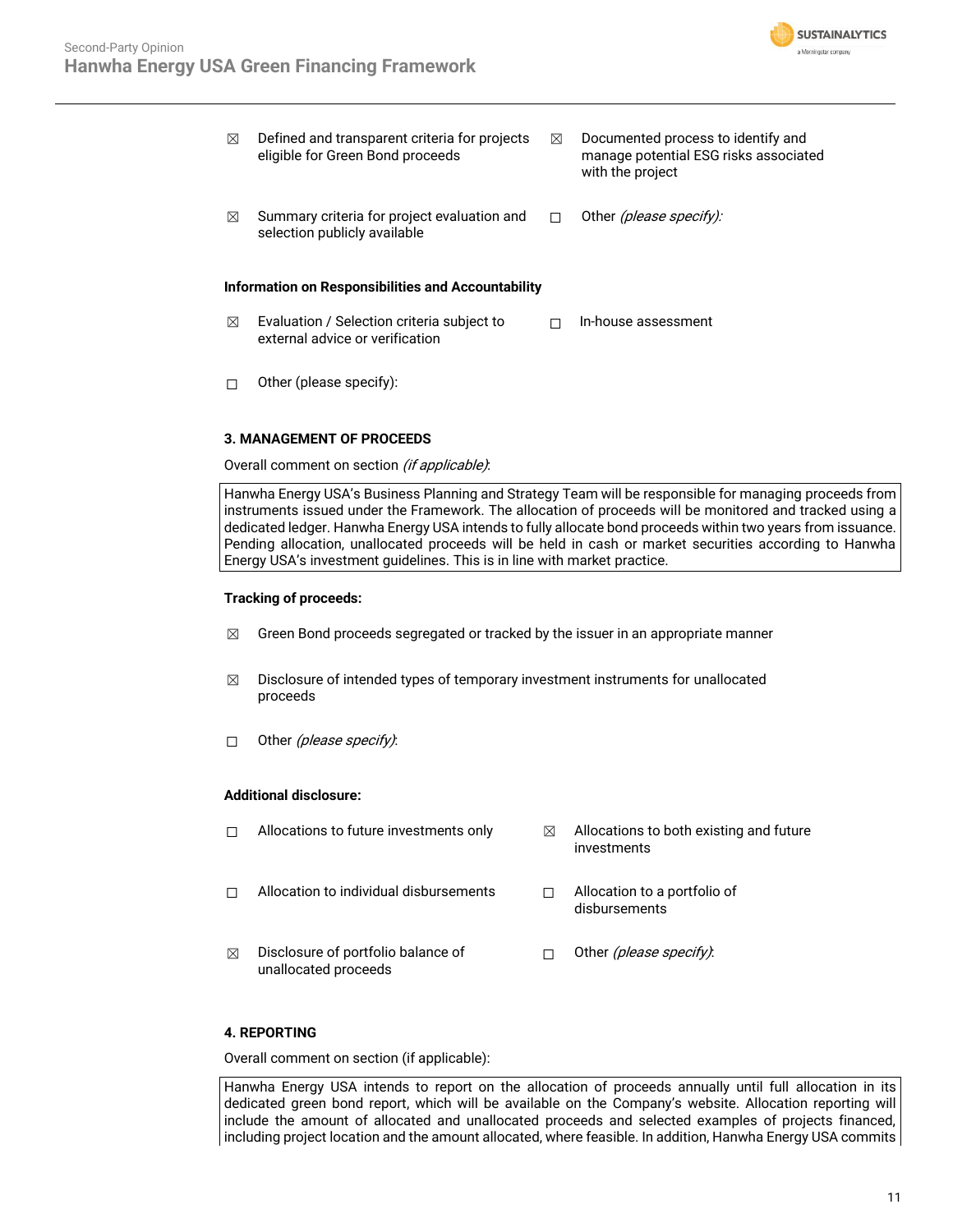external review):



|                                     | Use of proceeds reporting:                  |                                           |        |                                    |                                                                                                                                                                                                                                                            |
|-------------------------------------|---------------------------------------------|-------------------------------------------|--------|------------------------------------|------------------------------------------------------------------------------------------------------------------------------------------------------------------------------------------------------------------------------------------------------------|
| $\Box$                              | Project-by-project                          |                                           | ⊠      |                                    | On a project portfolio basis                                                                                                                                                                                                                               |
| $\Box$                              | Linkage to individual bond(s)               |                                           | $\Box$ | Other (please specify):            |                                                                                                                                                                                                                                                            |
|                                     |                                             | Information reported:                     |        |                                    |                                                                                                                                                                                                                                                            |
|                                     | ⊠                                           | Allocated amounts                         |        | □                                  | Green Bond financed share of total<br>investment                                                                                                                                                                                                           |
|                                     | □                                           | Other (please specify):                   |        |                                    |                                                                                                                                                                                                                                                            |
|                                     |                                             | Frequency:                                |        |                                    |                                                                                                                                                                                                                                                            |
|                                     | ⊠                                           | Annual                                    |        | П                                  | Semi-annual                                                                                                                                                                                                                                                |
|                                     | □                                           | Other (please specify):                   |        |                                    |                                                                                                                                                                                                                                                            |
|                                     | Impact reporting:                           |                                           |        |                                    |                                                                                                                                                                                                                                                            |
| □                                   | Project-by-project                          |                                           | ⊠      |                                    | On a project portfolio basis                                                                                                                                                                                                                               |
| □                                   | Linkage to individual bond(s)               |                                           | $\Box$ |                                    | Other (please specify):                                                                                                                                                                                                                                    |
|                                     | Information reported (expected or ex-post): |                                           |        |                                    |                                                                                                                                                                                                                                                            |
| <b>GHG Emissions / Savings</b><br>⊠ |                                             |                                           | □      | <b>Energy Savings</b>              |                                                                                                                                                                                                                                                            |
|                                     | □                                           | Decrease in water use                     |        | ⊠                                  | Other ESG indicators (please<br>specify): installed capacity of<br>renewable energy (MW),<br>annual renewable energy<br>production (MWh), renewable<br>energy capacity connected<br>(MW), installed capacity of<br>hydrogen production (tonnes<br>per day) |
| <b>Frequency</b>                    |                                             |                                           |        |                                    |                                                                                                                                                                                                                                                            |
|                                     | ⊠                                           | Annual                                    |        | п                                  | Semi-annual                                                                                                                                                                                                                                                |
|                                     | □                                           | Other (please specify):                   |        |                                    |                                                                                                                                                                                                                                                            |
|                                     | <b>Means of Disclosure</b>                  |                                           |        |                                    |                                                                                                                                                                                                                                                            |
| □                                   |                                             | Information published in financial report | п      | report                             | Information published in sustainability                                                                                                                                                                                                                    |
|                                     |                                             |                                           |        | Other (please specify): green bond |                                                                                                                                                                                                                                                            |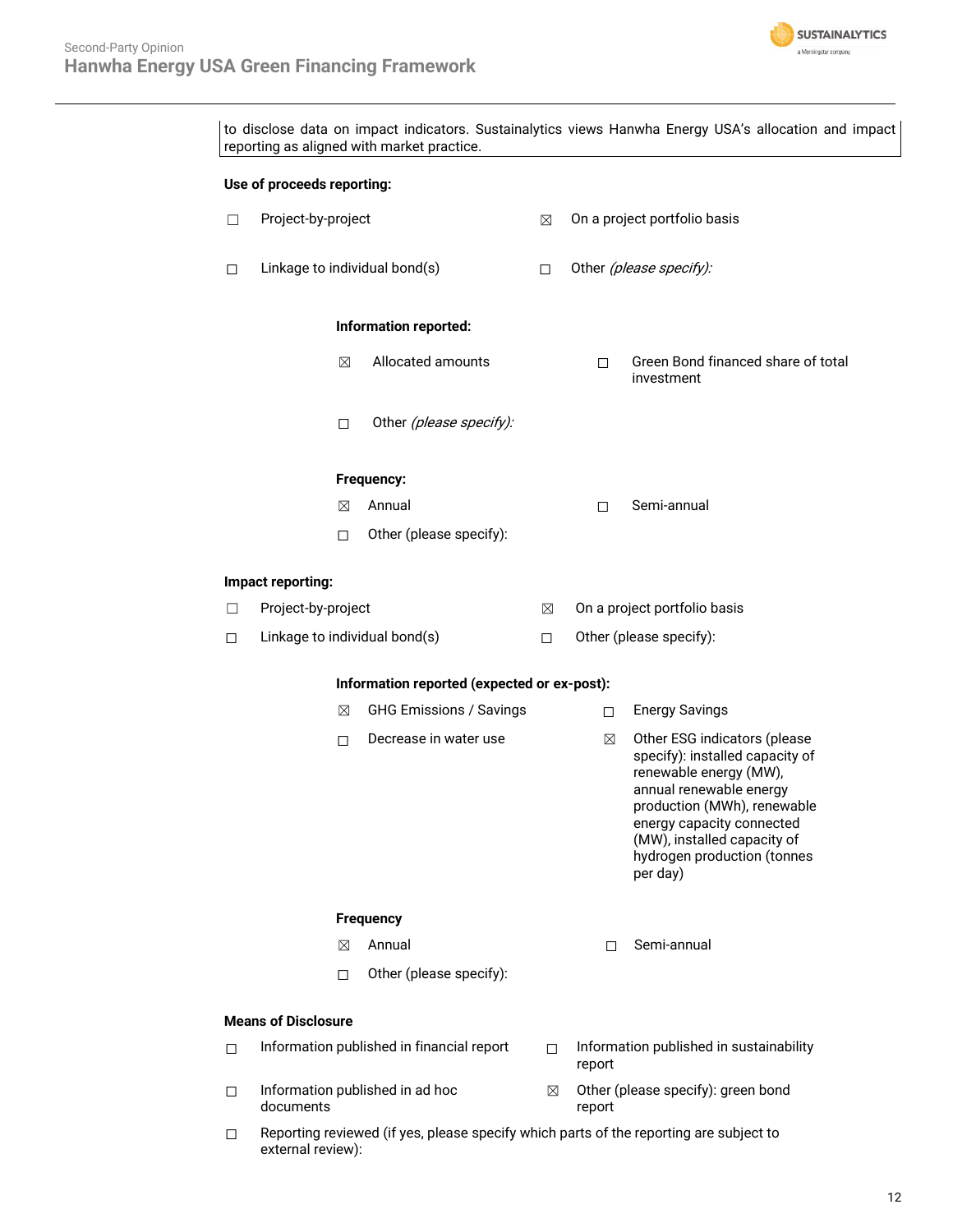

Where appropriate, please specify name and date of publication in the useful links section.

**USEFUL LINKS** (e.g. to review provider methodology or credentials, to issuer's documentation, etc.)

#### **SPECIFY OTHER EXTERNAL REVIEWS AVAILABLE, IF APPROPRIATE**

#### **Type(s) of Review provided:**

- □ Consultancy (incl. 2<sup>nd</sup> opinion) □ □ Certification
- ☐ Verification / Audit ☐ Rating
- $\Box$  Other *(please specify):*

**Review provider(s): Date of publication:**

#### **ABOUT ROLE(S) OF INDEPENDENT REVIEW PROVIDERS AS DEFINED BY THE GBP**

- i. Second-Party Opinion: An institution with environmental expertise, that is independent from the issuer may issue a Second-Party Opinion. The institution should be independent from the issuer's adviser for its Green Bond framework, or appropriate procedures, such as information barriers, will have been implemented within the institution to ensure the independence of the Second-Party Opinion. It normally entails an assessment of the alignment with the Green Bond Principles. In particular, it can include an assessment of the issuer's overarching objectives, strategy, policy and/or processes relating to environmental sustainability, and an evaluation of the environmental features of the type of projects intended for the Use of Proceeds.
- ii. Verification: An issuer can obtain independent verification against a designated set of criteria, typically pertaining to business processes and/or environmental criteria. Verification may focus on alignment with internal or external standards or claims made by the issuer. Also, evaluation of the environmentally sustainable features of underlying assets may be termed verification and may reference external criteria. Assurance or attestation regarding an issuer's internal tracking method for use of proceeds, allocation of funds from Green Bond proceeds, statement of environmental impact or alignment of reporting with the GBP, may also be termed verification.
- iii. Certification: An issuer can have its Green Bond or associated Green Bond framework or Use of Proceeds certified against a recognised external green standard or label. A standard or label defines specific criteria, and alignment with such criteria is normally tested by qualified, accredited third parties, which may verify consistency with the certification criteria.
- iv. Green Bond Scoring/Rating: An issuer can have its Green Bond, associated Green Bond framework or a key feature such as Use of Proceeds evaluated or assessed by qualified third parties, such as specialised research providers or rating agencies, according to an established scoring/rating methodology. The output may include a focus on environmental performance data, the process relative to the GBP, or another benchmark, such as a 2-degree climate change scenario. Such scoring/rating is distinct from credit ratings, which may nonetheless reflect material environmental risks.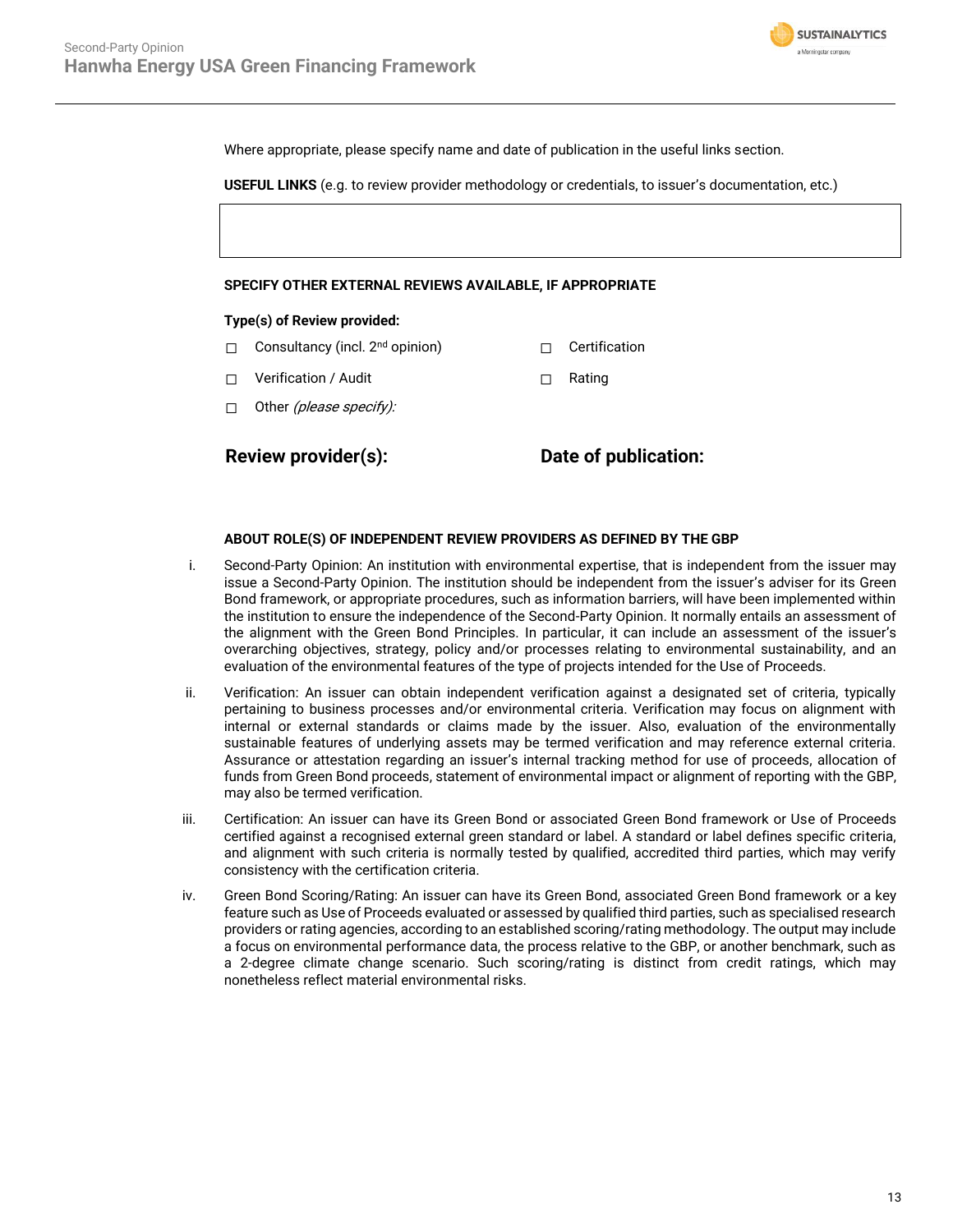

## **Disclaimer**

#### **Copyright ©2022 Sustainalytics. All rights reserved.**

The information, methodologies and opinions contained or reflected herein are proprietary of Sustainalytics and/or its third party suppliers (Third Party Data), and may be made available to third parties only in the form and format disclosed by Sustainalytics, or provided that appropriate citation and acknowledgement is ensured. They are provided for informational purposes only and (1) do not constitute an endorsement of any product or project; (2) do not constitute investment advice, financial advice or a prospectus; (3) cannot be interpreted as an offer or indication to buy or sell securities, to select a project or make any kind of business transactions; (4) do not represent an assessment of the issuer's economic performance, financial obligations nor of its creditworthiness; and/or (5) have not and cannot be incorporated into any offering disclosure.

These are based on information made available by the issuer and therefore are not warranted as to their merchantability, completeness, accuracy, up-to-dateness or fitness for a particular purpose. The information and data are provided "as is" and reflect Sustainalytics` opinion at the date of their elaboration and publication. Sustainalytics accepts no liability for damage arising from the use of the information, data or opinions contained herein, in any manner whatsoever, except where explicitly required by law. Any reference to third party names or Third Party Data is for appropriate acknowledgement of their ownership and does not constitute a sponsorship or endorsement by such owner. A list of our third-party data providers and their respective terms of use is available on our website. For more information, visit [http://www.sustainalytics.com/legal-disclaimers.](http://www.sustainalytics.com/legal-disclaimers)

The issuer is fully responsible for certifying and ensuring the compliance with its commitments, for their implementation and monitoring.

In case of discrepancies between the English language and translated versions, the English language version shall prevail.